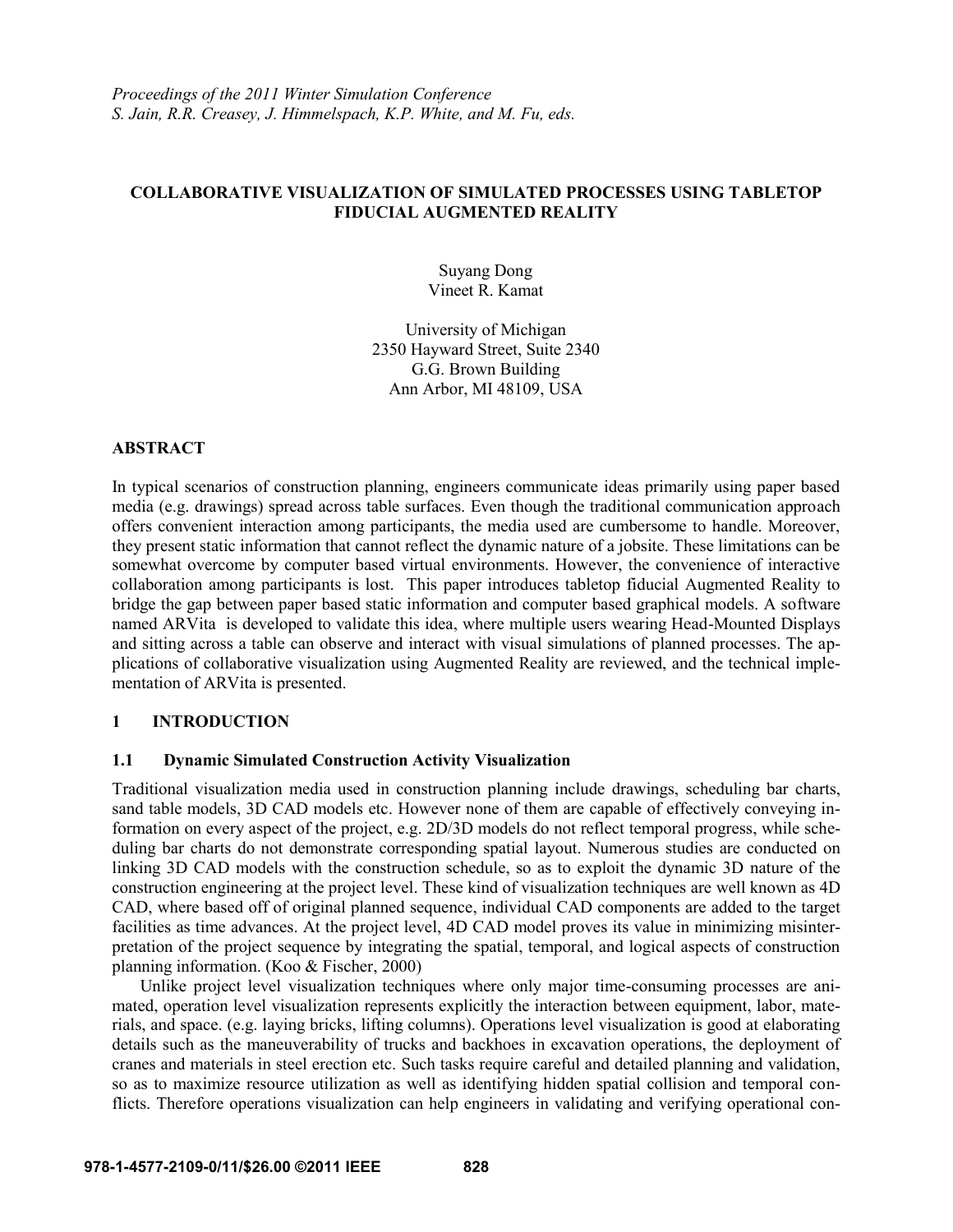cepts, checking for design interferences, and estimating overall constructability. (Kamat & Martinez, 2003)

VITASCOPE (acronym for VIsualizaTion of Simulated Construction OPErations) visualization system is designed for articulating operation level construction activities. (Kamat & Martinez, 2001) Firstly, it defines a comprehensive and extensible authoring language for depicting modeled processes along a time line. The VITASCOPE language is an abstract layer to make the visualization engine (VE) independent of any particular driving processes (e.g. a specific simulation system). Incoming operation events and data generated by simulation model, hardware control, or real-time sensor can be documented in the way of conforming to the syntax of VITASCOPE language and fed into the dynamic VE. (Kamat & Martinez, 2003) Secondly, the VE is built on top of scene graph architecture and the frame updating algorithms (Kamat & Martinez, 2002), to interpret the instruction sets and render the depicted activities sequentially in the virtual environment.

## **1.2 Limitation and Extension of VITASCOPE**

Despite the fact that VITASCOPE is capable of visualizing simulated construction operations in smooth, continuous, and animated 3D virtual worlds, there are a few limitations inherent in the software. Several extension research projects have been made to address those issues.

Firstly from the modeling perspective, replicating the construction jobsite in the virtual environment always involves quantities of modeling work (e.g. terrain and existing facilities). Even though most of them are not involved in the simulation process, their existence is necessary to faithfully represent the jobsite context. Such 3D CAD modeling engineering demands a significant amount of effort in acquiring, creating, and maintaining the models. (Brooks, 1999) ARVISCOPE (acronym for Augmented Reality VIsualization of Simulated Construction OPErations) visualization system shares the same capability with VITASCOPE in creating dynamic, smooth and continuous construction activity animations. However it cuts off the efforts of context modeling by blending simulated graphics with real scene. (Behzadan & Kamat, 2007) The Georeferenced registration algorithm applies user"s geographical position tracked by GPS, and 3D orientation tracked by electronic compass to calculate the correct pose of construction graphics in the outdoor Augmented Reality (AR) environment.

Secondly from the interaction perspective, VITASCOPE, by its nature, is a post-processing animation engine, that does not allow users to alter the course of simulation dynamically. It thus degenerates the validation confidence to one single realization of the simulation, while other possible cases are not discovered and analyzed. This constraint can somewhat be reduced if the simulation and animation can run concurrently, and users observe the subsequent changes based on their interaction with the animation. This idea motivates VITASCOPE++ to extend the scale of VITASCOPE to message-based architecture. It enables users to communicate from animation to the state of simulation that drives it, and consequently affects the remaining course of the simulation. (Rekapalli & Martinez, 2007)

Thirdly, from the collaboration perspective, the convenience of traditional paper based discussion is somewhat lost in computer-based virtual environments, where users" discussion is restricted to the scale of the screen. On the other hand, even though paper based media is difficult to handle, maintain and update, it is a natural collaboration platform allowing people to promptly exchange ideas. (Figure 1) Group discussion cultivates face-to-face conversation, where there is a dynamic and easy interchange of focus between shared workspace and the speakers" interpersonal space. The shared workspace is the common task area between collaborators, while the interpersonal space is the common communication space. The former is usually a subset of the latter one. (Billinghurst & Kato, 1999) People can use a variety of nonverbal cues to quickly shift the focus of shared workspace accordingly and thus work more efficiently.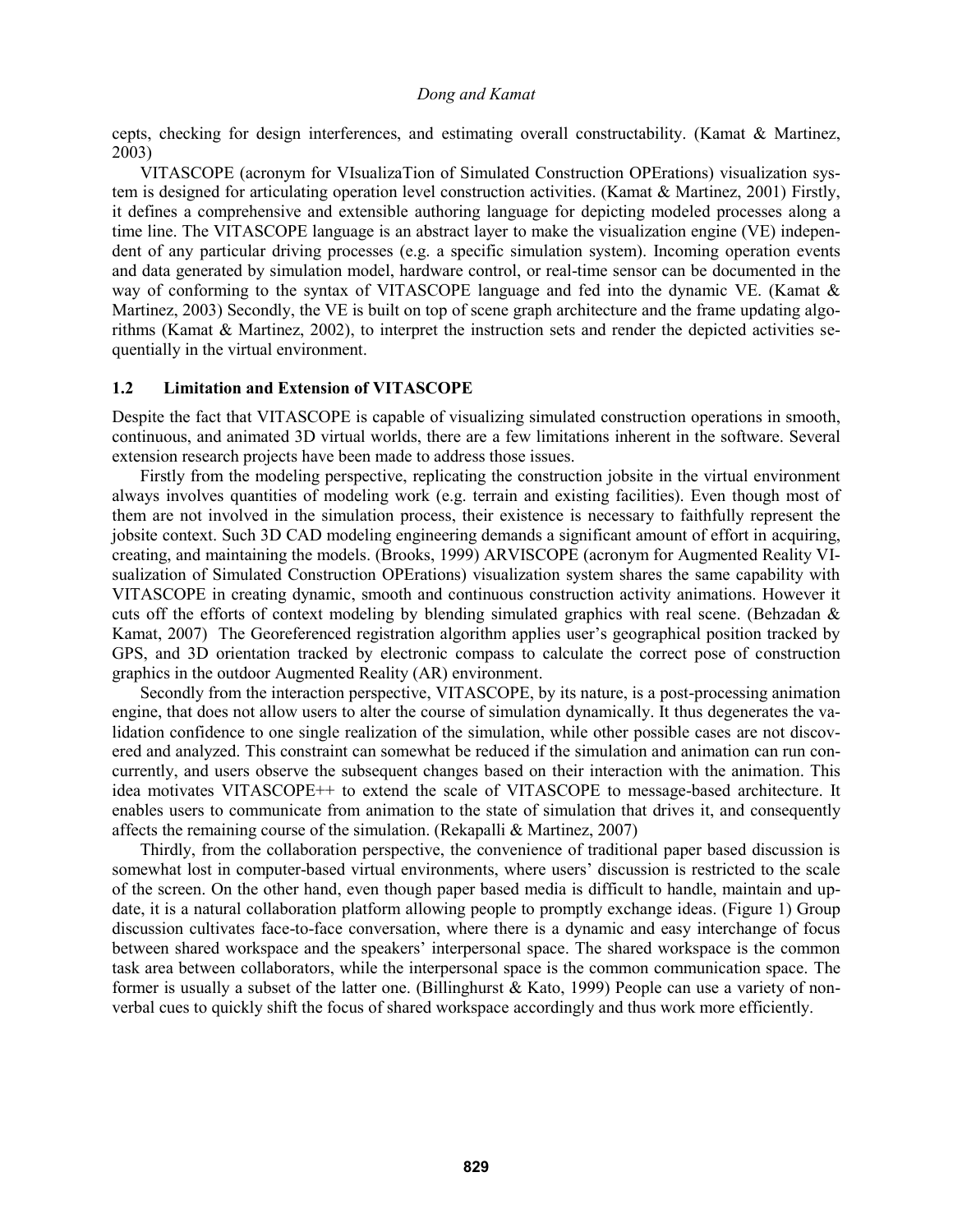# **1.3 Main Contribution**

The collaboration limitation of computer-based visualization drives the motivation of this paper. The authors attempt to identify an interconnecting media that bridges the gap between computer based dynamic visualization and paper based collaboratively shared workspace.

AR is one of the promising candidates because it blends the computer generated graphics with the real scene background using real time registration algorithm. Users can work across the table face-to-face, shift the focus of shared workspace instantly, and jointly analyze dynamic construction scenarios. This idea is developed and implmeneted as a software named ARVita (acronym for Augmented Reality Vitascope) in which multiple users wearing Head Mounted Displays (HMD) can observe and interact with dynamic simulated construction activities laid on the surface of a table.

This paper first reviews the related work done in the collaborative AR domain. Then it elaborates the technical implementation of ARVita: i) The software scheme of ARVita (section 3.1); ii) The realization of software scheme in OpenSceneGraph (OSG) (section 3.2); iii) Multiple views and its limitation (sec $tion 4)$ .



Figure 1: The traditional paper based media is ideal for collaborative work, despite of its disadvantages such as difficulty in handling, maintaining and updating.

## **2 RELATED WORK**

The collaborative features of Augmented Reality have been discovered many years ago, and so far significant work has been done in different application domains. A brief review is provided in localized and remote collaborative AR, with its applications in industry, and especially in the construction area.

## **2.1 Localized Collaborative AR**

Some early works in localized collaborative AR are found in (Rekimoto, 1996), (Szalavari, Schmalstieg, Fuhrmann, & Gervautz, 1997), and (Billinghurst & Kato, 1999). The TRANSVISION developed by (Rekimoto, 1996) is a pioneering work in collaborative AR, and multiple participants use palmtop hand held display to share the computer generated graphics on the table. Collaborative Web Space (Billinghurst & Kato, 1999) is an interface for people in the same location to view and interact with virtual world wide web pages floating around them in real space. Studierstube (Szalavari, Schmalstieg, Fuhrmann, & Gervautz, 1997) mainly targets at presentation and education. Each viewer wears magnetically tracked see-through HMDs, and walks around to observe 3D scientific data.

Other related works then follow this trend, and collaborative AR game and task-oriented collaboration are two attractive branches that have been explored. Art of Defense (Huynh, Raveendran, Xu, Spreen, & MacIntyre, 2009) is a typical AR board game, in which gamers use handheld devices to play social games with physical game pieces on the tabletop. (Nilsson, Johansson, & Jonsson, 2009) did comparison experiment on cross-organizational collaboration in dynamic emergency response tasks. Actors hold positive attitude towards AR, and would like to use it in real task.

Besides the traditional Head Mounted Display and Hand Held Display, a number of other AR media exist, e.g. projection table and multi-touch table. Augmented urban planning workbench (Ishii, Underkoffler, Chak, & Piper, 2002) is a multi-layered luminous table for a hybrid presentations like 2D drawings, 3D physical models, and digital simulation overlaid onto the table. The system was used for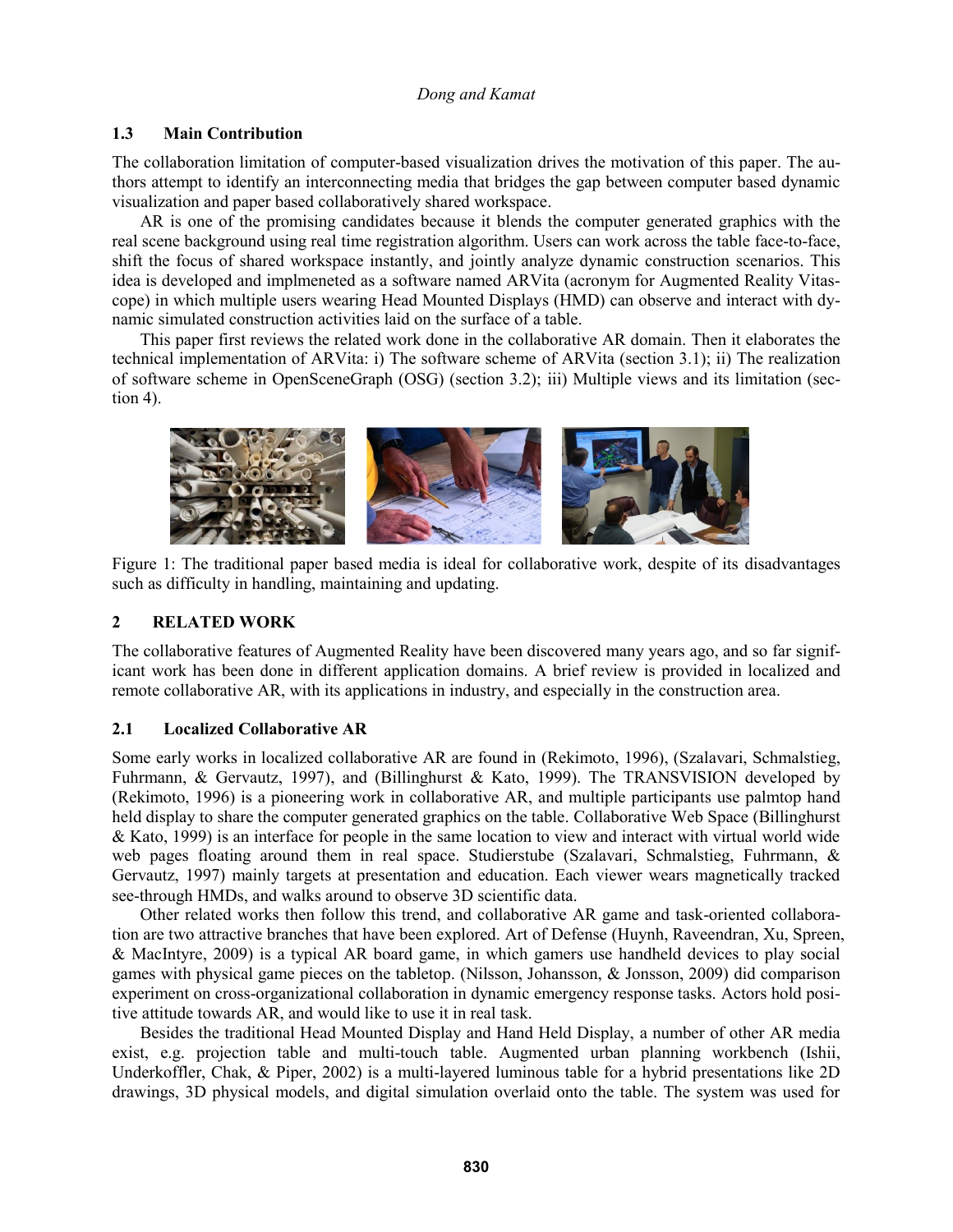graduate course supporting the urban design process. Multi-Touch Mixed Reality ( (Wei, Zhou, & Xie, 2010) allows designers to interact with multi-touch tabletop interface with 2D models, while 3D models are projected to their 2D counterparts.

## **2.2 Remote Collaborative AR**

Avatar is a necessity in remote collaborative AR system. WearCom (Billinghurst & Kato, 1999) enables a user to see remote collaborators as virtual avatars in multi-party conferencing. (Minatani, Kitahara, Kameda, & Ohta, 2007) develop a remote face-to-face AR system, then recreates each participant's facial appearance in real time, and represents user"s upper body and hands above the table as a deformedbillboard. (Stafford, Piekarski, & Thomas, 2006) invents an interactive metaphor termed "god-like" for improving communications of situational and navigational information between outdoor and indoor AR users. The gestures of indoor users will be captured by video-based tracking and shown as "god-like" style guidance to the outdoor users.

# **2.3 Industrial Collaborative AR**

Industrial collaborative AR is mainly used in product design and factory planning. MagicMeeting (Regenbrecht, Wagner, & Baratoff, 2006) is used in concrete test cases where experts from the automotive industry meet to discuss the design of car parts and aggregates through a tangible AR interface. Fata Morgana (Klinker, Dutoit, & Bauer, 2002) on the other hand, also demonstrates car design case but using real-life size model in BMW show room. At Siemens Corporate Research, A fully implemented system called CyliCon (Navab, 2003) enables users to move around the environment and visualize as-built reconstruction in real site and on industrial drawings. Roivis is another successful example for factory design and planning at Volkswagen Group Research (Pentenrieder, Bade, Doil, & Meier, 2007). This project puts strict demands on system accuracy, e.g. interfering edge analysis, aggregation verification, etc.

AR has also been widely studied in construction area like construction operation visualization, computer-aided operation, project schedule supervision, components inspection, etc. However there are few examples in collaborative AR domain. (Wang & Dunston, 2008) develop AR face-to-face design review prototype and conduct the test cases for collaboratively performing an error detection task. (Hammad, Wang, & Mudur, 2009) apply distributed AR for visualizing collaborative construction tasks, e.g. crane operation, to check spatial and engineering constraints in outdoor jobsite. However, none of these works allow users to validate simulated processes by collaboratively observing dynamic operations animations. In the remaining paper, we will describe technical implementation of ARVita, and demonstrate its capability for supporting collaborative visualization of dynamic construction operations.

# **3 TECHNICAL IMPLEMENTATION OF ARVITA**

## **3.1 Model-View-Controller Software Architecture of ARVita**

The software architecture of ARVita conforms to the classical Model-View-Controller (MVC) pattern. (Figure 2) Model class is responsible for initializing, archiving, and updating VITASCOPE scene node. VITASCOPE visualization engine has exposed a list of APIs (Application Programming Interface) granting developers full control of the animation process. (e.g. open and close files, start and pause animation, etc.) Controller class communicates users" interaction commands to VITASCPE API wrapped inside Model. FLTK (acronym for Fast Light Toolkit) is used for user interface as well as translating and dispatching mouse/key messages to itself and OSG. The continuously updated VITASCOPE scene node is displayed by the subscribed View Class, where tracking and rendering procedures take place. Firstly, camera projection matrix is set based on the calibration result, to make sure the OpenGL virtual camera and real camera share consistent view sight; Secondly, the ModelView matrix is updated every frame based on the fiducial marker tracking results so that CAD models are aligned with the marker in correct pose. The arrow in the Figure 2 diagram indicates 'belong to' relationship.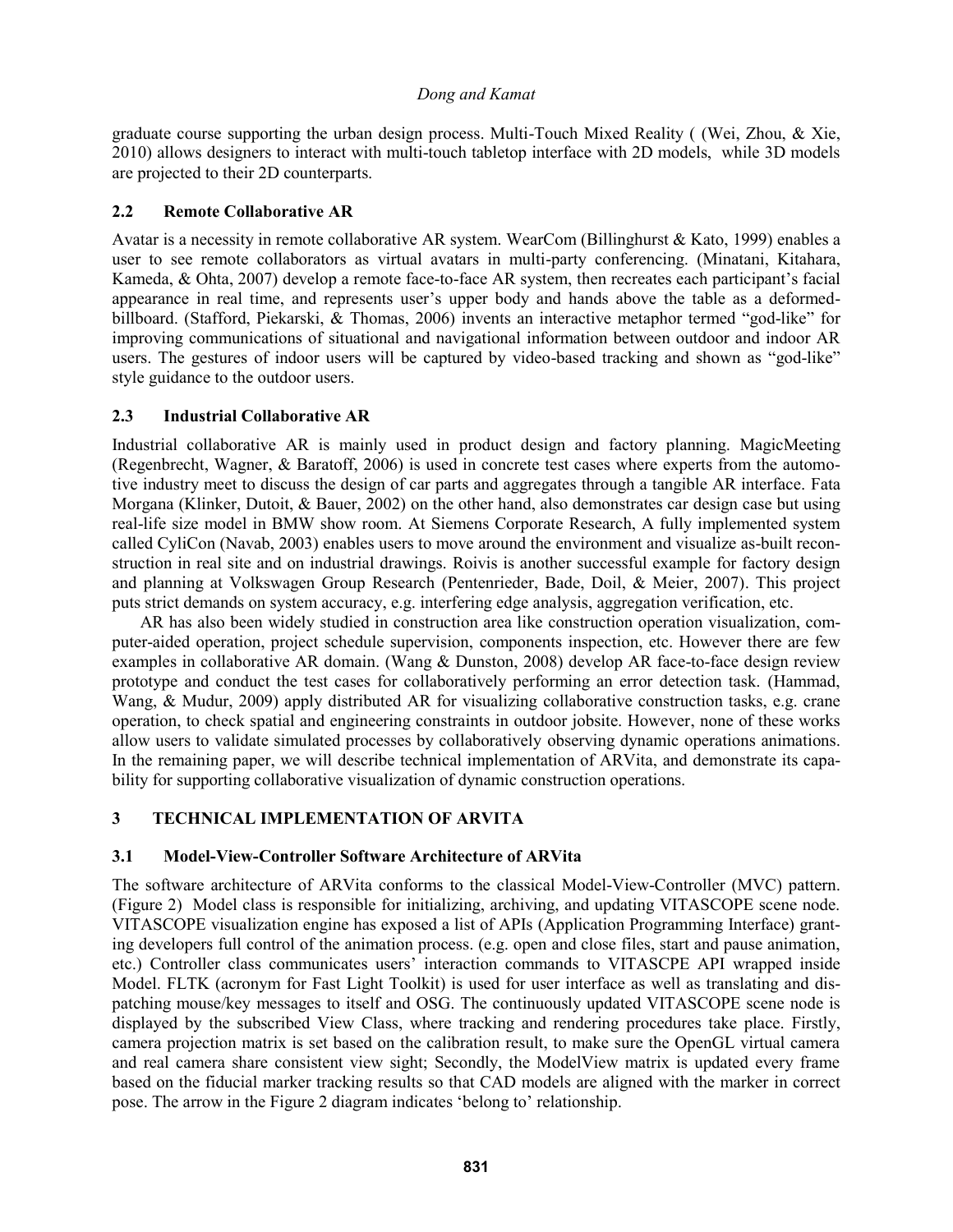

Figure 2: Software architecture of ARVita conforms to Model-View-Controller pattern.

# **3.2 Implementation of Model-View-Controller Using OpenSceneGraph**

OSG is chosen for implementing the MVC pattern described above. OSG uses acyclic directional graph to express the scene holding geometry, state, and transformation nodes. Its update and event callbacks mechanism makes it convenient to update the simulated construction operations. (Figure 3)



Figure 3. The realization of Model-View-Controller model with OpenSceneGraph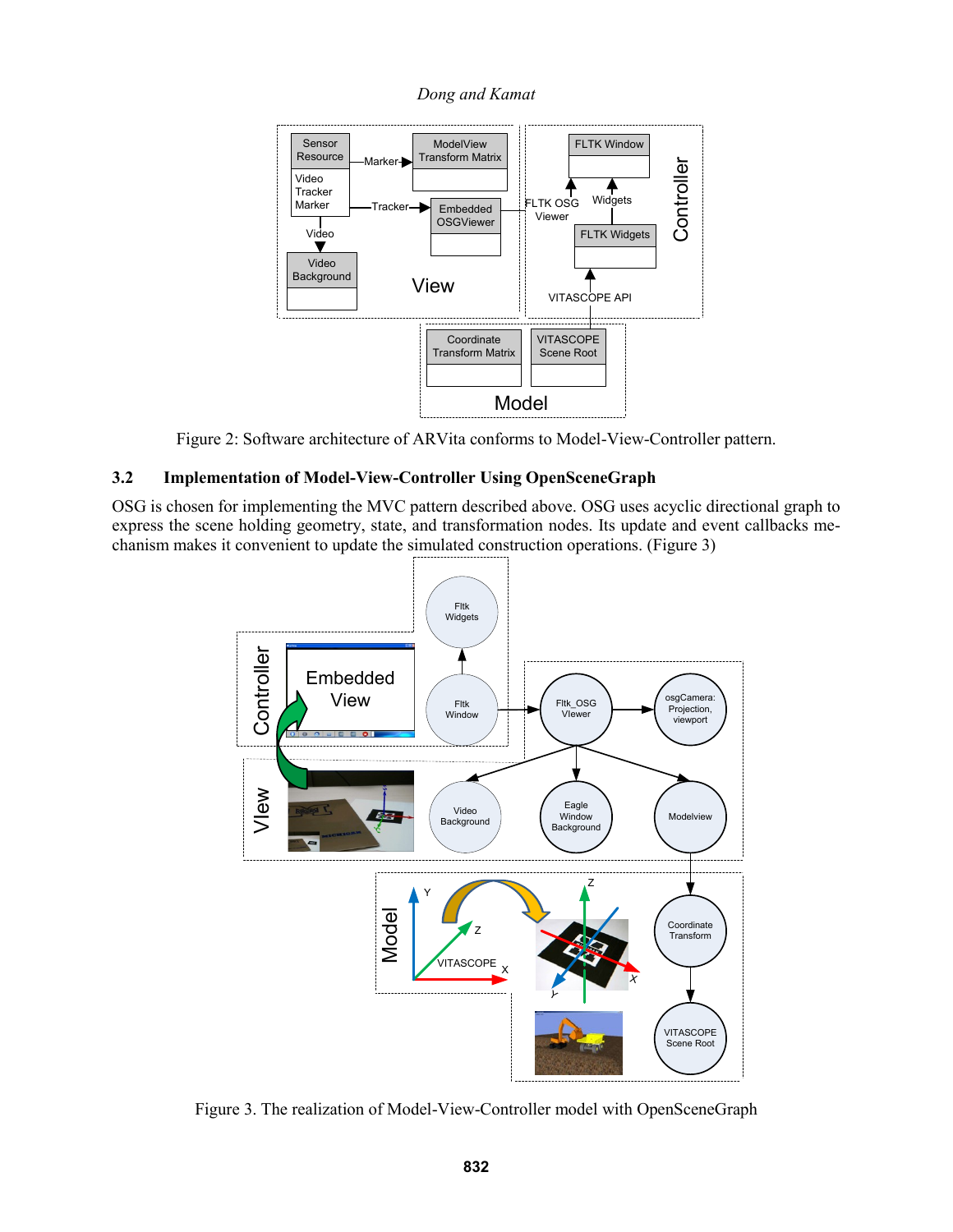# **3.2.1 Model**

VITASCOPE scene node resides at the bottom of the graph. vitaProcessTraceFile() function is called every frame to update the animation. Above the scene node is a coordinate transformation node. Since ARToolkit adopts Z axis up coordinate system, this transformation converts VITASCOPE"s left hand and Y axis up to left hand and Z axis up, so that the jobsite model is laid horizontally above the marker.

# **3.2.2 View**

The FLTK OSGViewer inherits from both FLTK window and osgViewer, and thus plays as the glue between the two platforms. Under the hood are the ModelView transformation node and video display nodes.

ARToolkit is used as the underlying fiducial marker tracking technique in this research. Furthermore, osgART (OSG ARToolkit) has developed the Tracker and Marker updating mechanism to bundle AR-Toolkit and OSG together. Both Tracker and Marker are attached as event callbacks to the scene graph. (Figure 4) Tracker reads updated video resource and stores the detected physical marker descriptor in Marker. Consequently Marker calculates the camera"s pose in the world coordinate system based on the descriptor, and updates the ModelView transformation node. ARVita chooses to comply with this Tracker and Marker mechanism because it is an abstract layer to separate the tracking and rendering logic. For example, the authors have been working on natural marker tracking techniques, which will be used as tracking logic for ARVita in the near future. With Tracker and Marker, this change can be easily hidden from the remaining rendering logic to minimize the impact to the entire structure.



Figure 4: osgART"s Tracker and Marker updating mechanism.

The video resource is pasted as dynamic texture on the background. Despite the stability of ARToolkit, it has known limitation of requiring the whole marker being captured by the video. Otherwise the CAD models immediately disappear as soon as a tiny corner of the marker is lost. This limitation is much more apparent when the animated jobsite covers the majority of the screen, which makes it very difficult to cover the marker within the camera range. The authors are working on natural marker based techniques to overcome these flaws, however currently an eagle window is shown to somewhat mitigate the flaws. The eagle window can be toggled on and off by the user. For example, when the user moves the camera to look for a vantage point, the eagle window can be toggled on so that the user is aware of visibility of the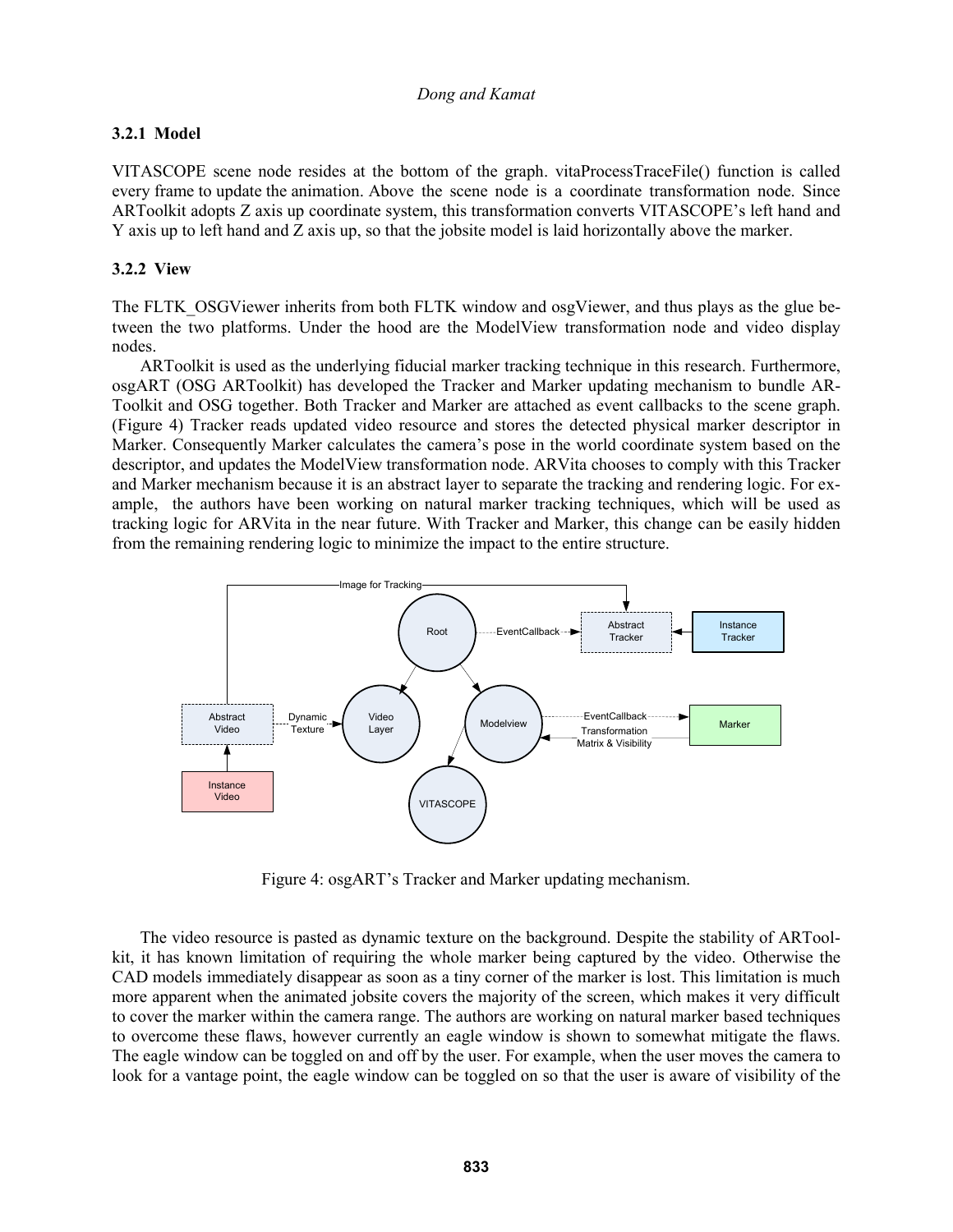marker. When the camera is set static, and the user is paying attention to the animation, the eagle window can be toggled off so that it won"t affect the observation.

# **3.2.3 Controller**

The motivation for ARVita is to allow multiple users to observe the animation from different perspectives, and promptly shift the focus of shared working space in a natural approach. These natural interactions include rotating marker to find vantage points; and pointing at part of model to attract others" attention. (Figure 5) Given that the scale of the model may prevent users to get close to interesting regions, ARVita provides users with basic zooming and panning functionalities.



Figure 5: Two users are observing the animation laying on the table.

The focus of shared working space can not only be switched spatially, but also temporally because of the underlying dynamic models. Users can choose to observe the animation at variable-speed, or jump instantaneously along the time line. (Figure 6) ARVita Controller wraps the existing VITASCOPE APIs like vitaExecuteViewRatioChange, and vitaExecuteTimeJump in a user-friendly interface as most media players do, using fast-forward, progress bar etc.



Figure 6: Steel erection activity at different time stamp.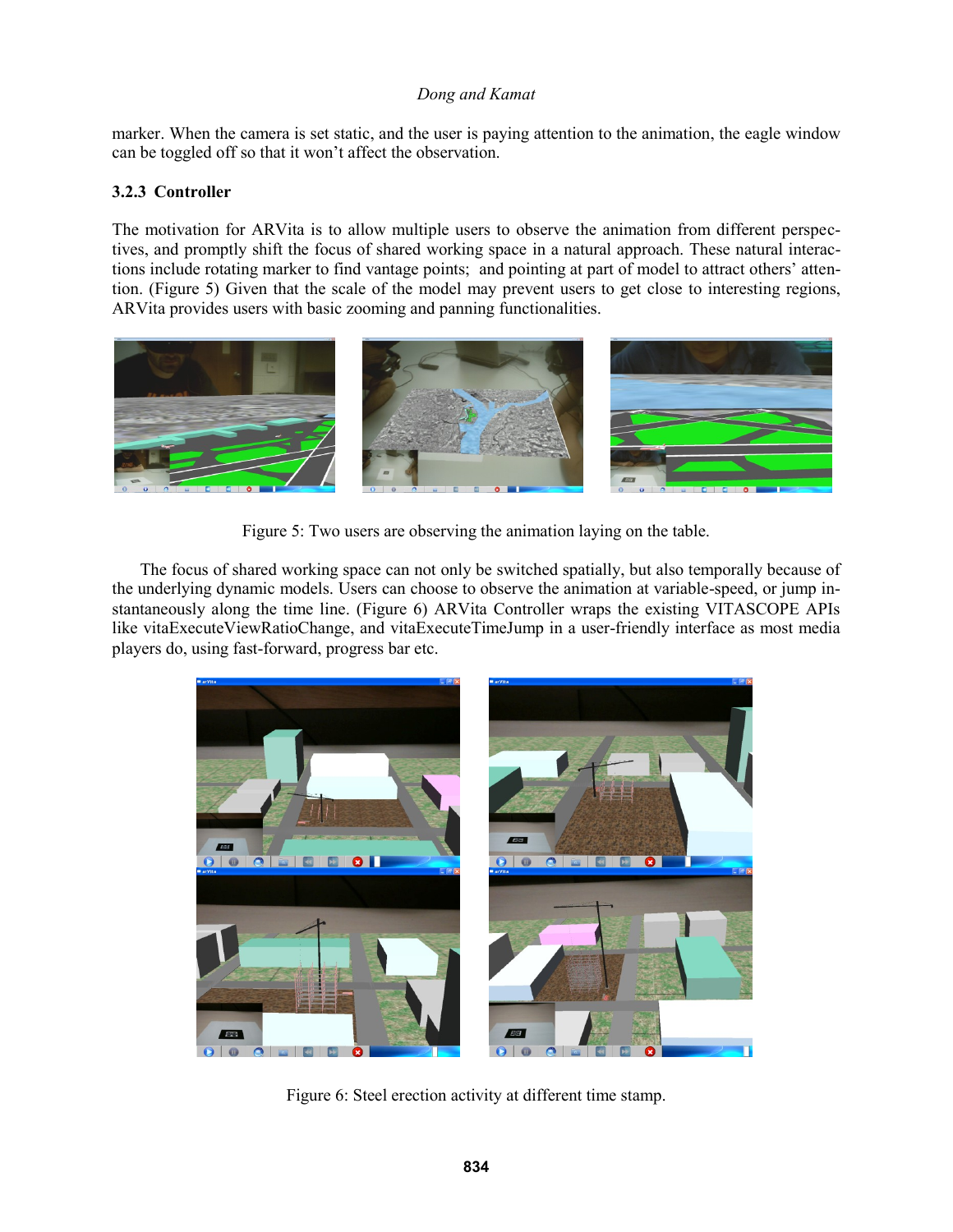# **4 MULTIPLE VIEW OF ARVITA**

# **4.1 Technical Implementation of Multiple View**

OSGCompositeViewer is the key to upgrade single view ARVita to multiple views version. Composite Viewers is a container of multiple views and keeps them synchronized and threaded correctly. Each view plays the same role as FLTK\_OSGViewer does in Figure 3, and maintains its own video, tracker, marker resources, and ModelView matrix independently. However these views share only one single VITASCOPE scene node (Figure 7) for two reasons: 1) synchronizing the animation across different views. 2) saving memory space by only maintaining one copy of scene node.

The number of instance views depends on how many video capture devices are available. Based on their device ID, ARVita presents the users with a list of available web cameras as program starts, and let the users choose the number of views and corresponding webcams. When one user interacts with the model like rotating marker, zooming, or dragging progress bar, all these spatial or temporal updates will be reflected on all the other users" augmented space, so that a consistent dynamic models are shared across all users.



Figure 7: The collection of views possess their own video, track, and marker objects, but point to the same VITASCOPE scene node.

# **4.2 Limitations of Multiple View on Single Computer**

The current version of ARVita supports running multiple views on a single computer, indirectly limiting the maximum number of participants. As more "viewers" join, the computer will be overloaded quickly by maintaining too many video resources and tracking procedures. The authors are currently pursuing an alternate distributed computing approach to overcome this limitation. As a generic architecture for distributed computer simulation systems., HLA (High Level Architecture) can not only integrate heterogeneous simulation software, and data sources, but also communicate between computers, even platforms. It thus presents itself as a promising solution for a distributed ARVita. However it is still useful to have multiple views on one computer. For example, in multi-view ARVita, one can observe the animation from different aspects simultaneously, and thus acquire a broader comprehension of the whole simulated processes.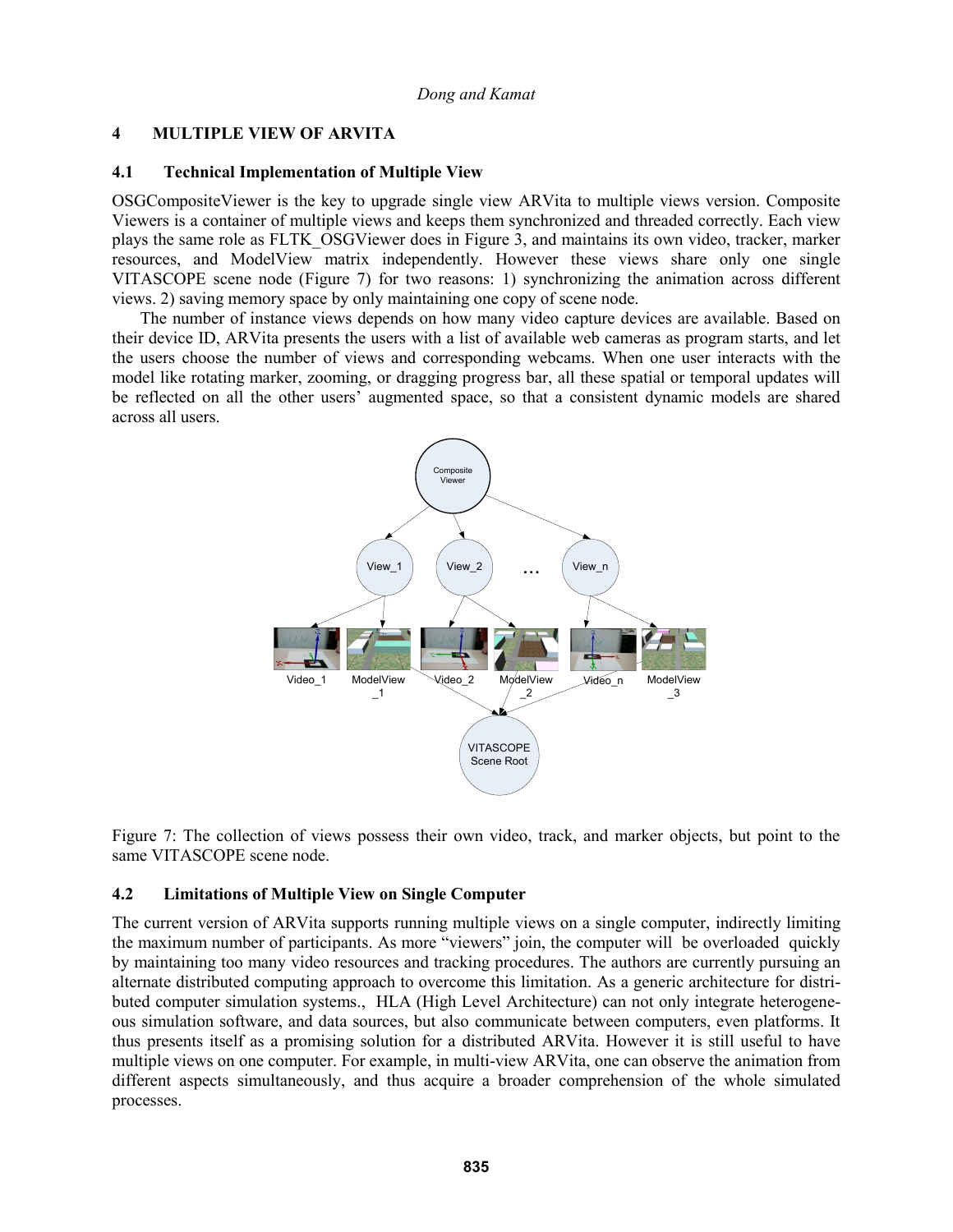### **5 CONCLUSION AND FUTURE WORK**

In this paper, we present a software termed ARVita for collaboratively visualizing dynamic 3D simulated construction operations. Users sitting across a table can have a face-to-face discussion about 3D animations "laid on" the table surface. Interaction functionalities are designed to assist users in transiting smoothly between focus of shared workspace. VITASCOPE API and ARToolkit are used for the underlying animation engine and tracking techniques respectively, and OSG is used for incarnating the designed software structure. ARVita and its source code are both available for download from the authors' website at http://pathfinder.engin.umich.edu/software.htm

Currently, the authors have been working on two thrusts of improvement. The first one is to replace fiducial marker based tracking with natural marker based tracking, so that user won"t suffer from loss of virtual models even though only part of the marker is visible. Secondly, efforts are being put on making ARVita comply with rules of HLA, so that it can be distributed and synchronized across computers.

#### **REFERENCES**

- Behzadan, A. H., and Kamat, V. R. 2007. "Georeferenced Registration of Construction Graphics in Mobile Outdoor Augmented Reality." *Journal of Computing in Civil Engineering*, 247-258.
- Billinghurst, M., and Kato, H. 1999. "Collaborative Mixed Reality." *Proceedings of the First International Symposium on Mixed Reality*, 261-284. Berlin, Springer Verlag.
- Brooks, F. P. 1999. "What"s Real About Virtual Reality?" *Journal of Computer Graphics and Applications*, 16-27.
- FLTK. (n.d.). FLTK. Retrieved May 30, 2011, from FLTK: http://www.fltk.org/
- Hammad, A., Wang, H., and Mudur, S. P. 2009. "Distributed Augmented Reality for Visualizing Collaborative Construction Tasks." *Journal of Computing in Civil Engineering*, 418-427.
- Huynh, T. D.-N., Raveendran, K., Xu, Y., Spreen, K., and MacIntyre, B. 2009. "Art of Defense: A Collaborative Handheld Augmented Reality Board Game." *Proceedings of the 2009 ACM SIGGRAPH Symposium on Video Games*. New York, NY: ACM.
- Ishii, H., Underkoffler, J., Chak, D., and Piper, B. 2002. "Augmented Urban Planning Workbench:Overlaying Drawings, Physical Models and Digital Simulation." *Proceedings of the International Symposium on Mixed and Augmented Realit*y, 203-211. Damstadt, Germany: IEEE.
- Kamat, V. R., and Martinez, J. C. 2003. "Automated Generation of Dynamic, Operations Level Virtual Construction Scenarios." *Electronic Journal of Information Technology in Construction* (ITcon), 65- 84.
- Kamat, V. R., and Martinez, J. C. 2002. "Scene Graph and Frame Update Algorithms for Smooth and Scalable 3D Visualization of Simulated Construction Operations." *Journal of Computer-Aided Civil and Infrastructure Engineering*, 228-245.
- Kamat, V. R., and Martinez, J. C. 2001. "Visualizing Simulated Construction Operations in 3D." *Journal of Computing in Civil Engineering*, 329-337.
- Klinker, G., Dutoit, A. H., and Bauer, M. 2002. "Fata Morgana -A Presentation System for Product Design." *Proceedings of the International Symposium on Mixed and Augmented Reality*, 76-85. Damstadt, Germany: IEEE.
- Koo, B., and Fischer, M. 2000. "Feasibility Study of 4D CAD in Commercial Construction." *Journal of Construction Engineering and Management*, 251 - 260.
- Minatani, S., Kitahara, I., Kameda, Y., and Ohta, Y. 2007. "Face-to-Face Tabletop Remote Collaboration in Mixed Reality." *The Sixth IEEE and ACM International Symposium on Mixed and Augmented Reality*, 43-46. Nara, Japan: IEEE.
- Navab, N. 2003. "Industrial augmented reality (IAR): challenges in design and commercialization of killer apps." *Proceedings of the Second IEEE and ACM International Symposium on Mixed and Augmented Reality*, 2-6. Tokyo, Japan: IEEE.